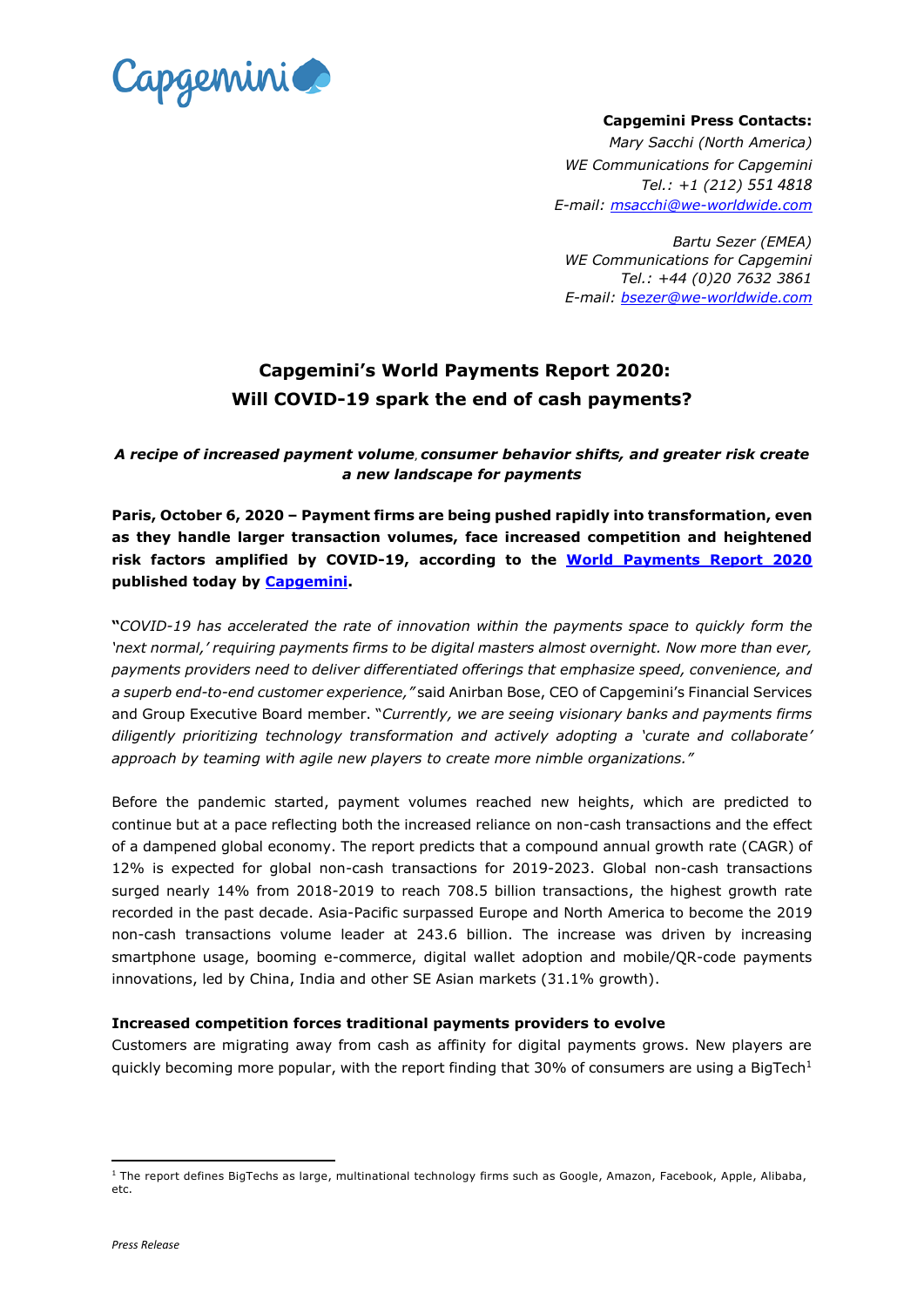

for payment services, and 50% are already using a challenger bank<sup>2</sup> for some payments. Furthermore, as of April 2020, more than 38% of consumers said they discovered a new payment provider during the lockdown. Internet banking and direct account transfers were, and still are, the preferred payment method throughout the global health crisis, according to 68% of consumer survey respondents. Contactless (tap-to-pay) cards came in second, with 64% of saying they used them often. Digital wallets (including QR based payments) were the preferred choice of 48% of respondents.

Alternative payments could continue to boost non-cash payments space as consumers seek speed, convenience and a superior customer experience. Digital wallet users are expected to jump from 2.3 billion in 2019 to 4 billion by 2024 – 50% of world's population. Invisible payments, or automated payment processes such as those found in Amazon Go stores and Uber are on pace to reach a 51% CAGR between 2017-2022.

## **Technology and collaboration can help payments firms address increased risks**

As the market continues to be disrupted, and more payment options become available, payments firms must grapple with increased risk across business, regulation and operations. Payments executives say businesses are exposed to risks such as cybersecurity (42%), regulatory (37%), operational (35%), and business (30%). 87% of executives feel they face a high likelihood of cyber vulnerabilities, as criminals are exploiting exposures opened by the COVID-19 lockdown, which increase the risk of cyberattacks, money laundering and terrorist financing. Payments firms are actively turning to technology to help alleviate the exposure to new risks.

For corporate treasurers faced with business-to-business challenges and inefficiencies, the pandemic has required them to look to digital as the solution to address counterparty risk, connectivity solutions, payments automation and cybersecurity. Corporate treasurers now are looking for their bank and payments firms to provide enhanced API integration, risk management, and real-time payments and tracking.

While bank executives ranked client-visible innovation (79%) and digital transformation (75%) as the top drivers of their strategic initiatives for 2020 and beyond, payments transformation appears inevitable. Collaboration as part of this transformation can help with pandemic-driven uncertainty as regulators focus on addressing risks, especially with non-cash payments. Banks are actively pursuing two different ways to achieve a leaner and more agile backend that can keep pace with a digital front-end, by either developing in-house capabilities or by working with digitally agile new players. In addition to developing in-house capabilities, 60% of bank executives believe that working with third parties throughout the value chain will help them augment ecosystem-based propositions.

### **Report methodology**

This year's World Payments Report offers insights on 44 payments markets across various geographical regions. For worldwide macro descriptive graphs, six regions were defined: Europe, North America, Mature Asia-Pacific, Emerging Asia, Latin America, and MEA, grouped by geographic, economic, and non-cash payment market maturity criteria. More than 8,600 consumers participated in the report's Voice of the Consumer survey. An additional online survey to banks, FinTechs, Payment Services Providers, and Corporates provided data from 235 respondents and 45 executive

<sup>&</sup>lt;sup>2</sup> Challenger banks are defined as newly created banks that have their own core banking system and compete directly with the longer-established banks, sometimes by specialising in areas underserved by the bigger banks. Examples are NuBank, Chime, and Monzo.